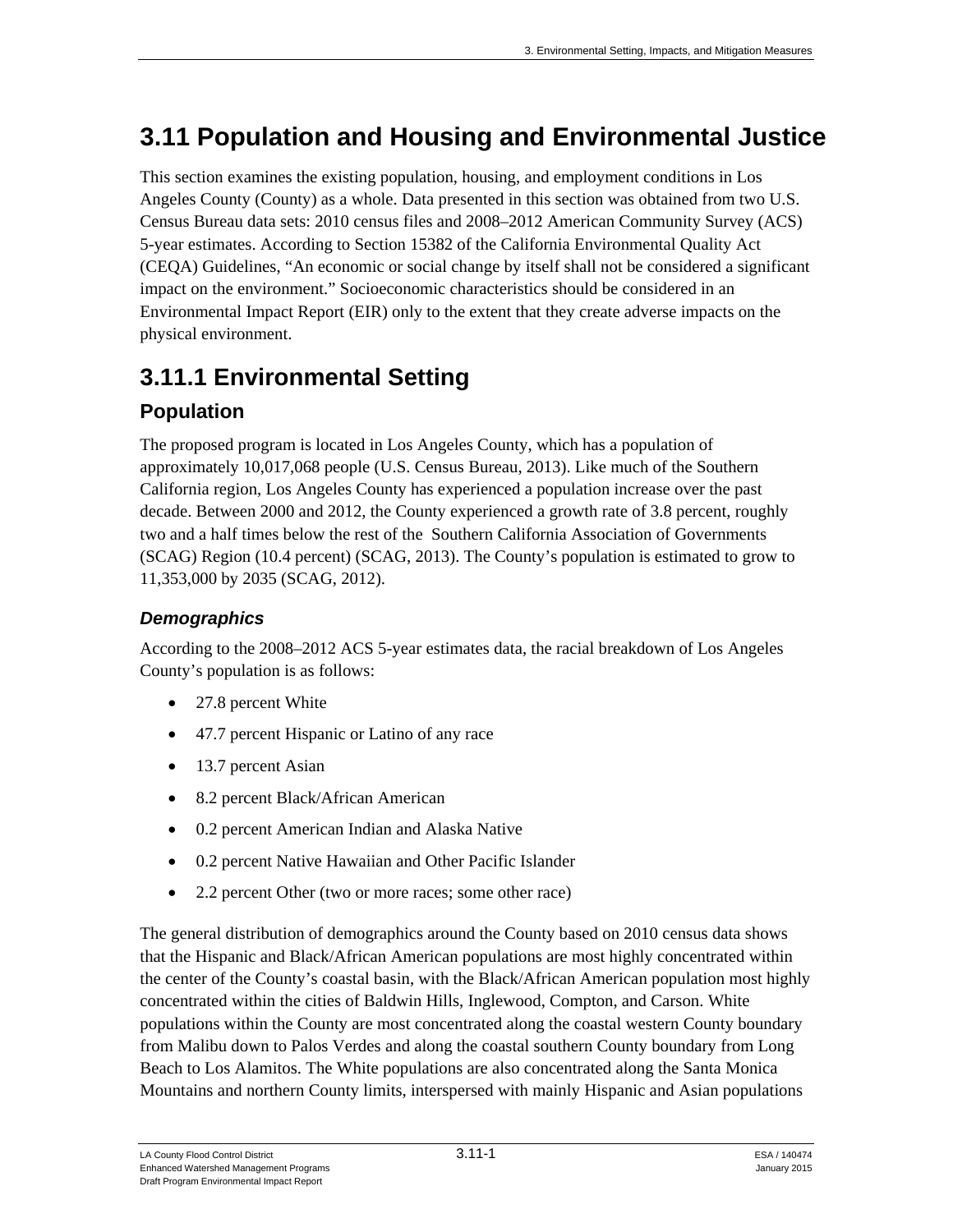in the central San Fernando Valley. Concentrations of the Asian populations exist around South San Gabriel and North El Monte, as well as around mid-city Los Angeles, Westwood, Torrance, and Norwalk (Cable, 2013).

## *Income*

In the County of Los Angeles, the median household income is \$56,241 according to the 2008- 2012 ACS 5-Year Estimates data. Between the years of 2000 and 2012, the median household income for the County increased by an average of \$11,691 annually. Median household income levels vary widely by census tract throughout the County, with lower-income tracts primarily located in central, east, and south Los Angeles. Other lower-income census tracts lie in the northern edges of the County, including some in the cities of Palmdale and Lancaster.

The median household annual income for all cities/Permittees included in the 12 EWMP areas ranges from \$41,538 in the City of Industry to over \$250,000 in the City of Hidden Hills. This represents over a \$200,000 range in the EWMP areas. The cities'/Permittees' median household income is \$75,350, which is almost \$20,000 higher than the County median household income level.

|        | 3 persons in household | 4 persons in household |
|--------|------------------------|------------------------|
| 20,500 | 23.050                 | 25,600                 |
| 34,200 | 38,450                 | 42,700                 |
| 54,650 | 61,500                 | 68,300                 |
| 51,850 | 58.300                 | 64,800                 |
| 62,200 | 70,000                 | 77,750                 |
|        | 2 persons in household |                        |

**TABLE 3.11-1 2014 LOS ANGELES COUNTY AREA MEDIAN HOUSEHOLD INCOME CLASSIFICATION IN U.S. DOLLARS** 

\*Low income exceeding median income is an anomaly just for LA County due to HUD historical high cost adjustments to median. Household lower-income figures are derived based on very-low income figures not adjusted by HUD to account for any exceptions.

SOURCE: California Department of Community Development, 2014

Median household income varies greatly throughout Los Angeles neighborhoods. "High" median household income levels are concentrated mostly along the western boundary of the County along the coast and in Santa Clarita bordering Ventura County. These areas include the majority of the Upper Santa Clara River, Malibu Creek, North Santa Monica Bay, Beach Cities, and Palos Verdes Peninsula EWMP areas, along with parts of the Santa Monica Bay Jurisdictions 2 and 3 and the Ballona Creek EWMP areas. "Low" median household income areas are concentrated in the southern center of the County, and include parts of the Upper Los Angeles River, Ballona Creek, and Dominguez Channel EWMP areas. "Medium" median household income areas are more evenly interspersed throughout the County (Los Angeles Times, 2014).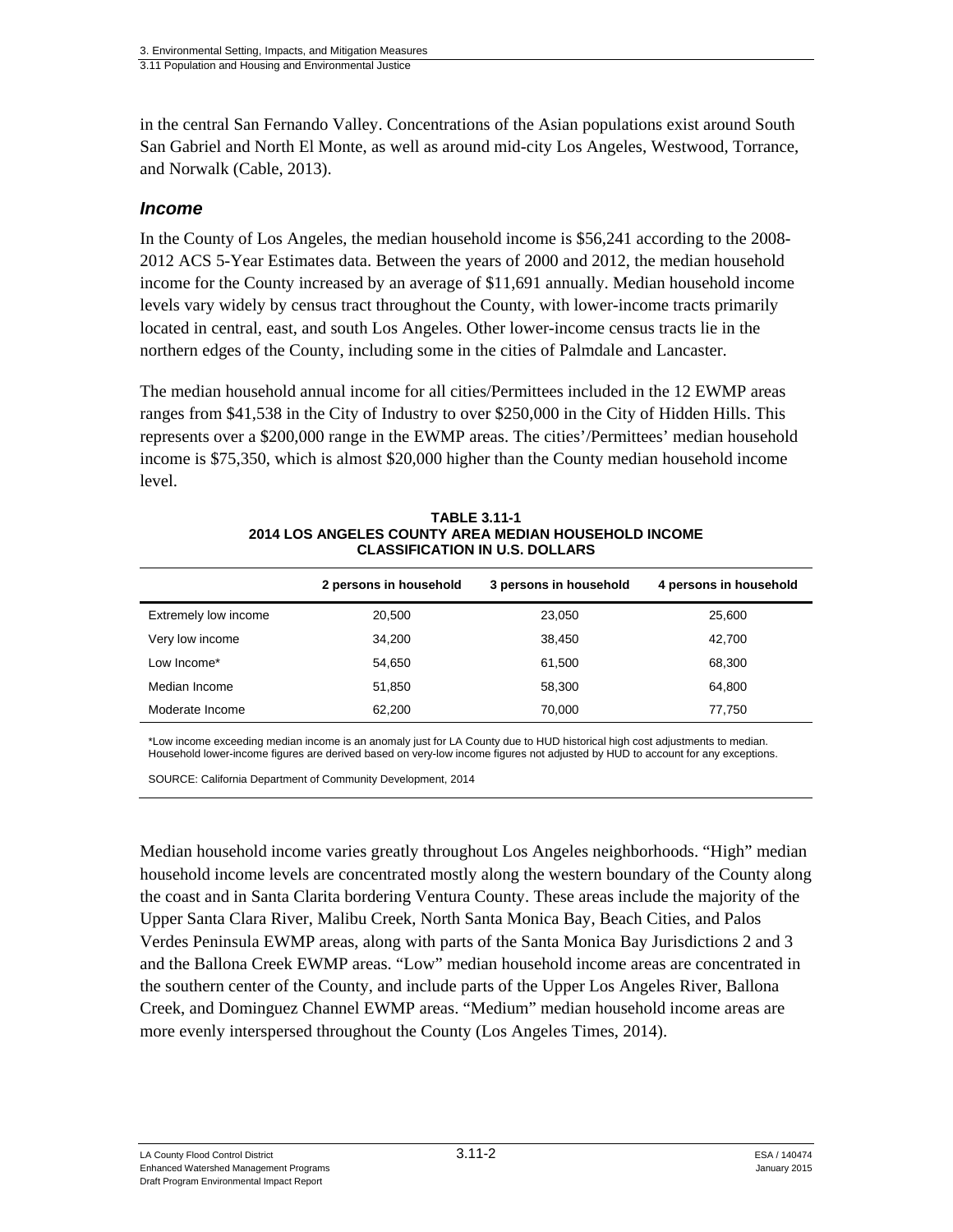# **Housing**

There are approximately 3,441,416 housing units in Los Angeles County, with an average household size of 3.19 for owner-occupied units and 2.84 for renter-occupied units (U.S. Census Bureau, 2008–2012). As for housing tenure, 47.3 percent of County units are owner-occupied and 52.7 percent are renter-occupied units. The County homeowner vacancy rate is 1.7 percent and the rental vacancy rate is 4.5 percent; these vacancy rates are much lower than the national rates (2.3 percent of homeowners and 7.5 percent of rentals). Vacancy rates are an indicator of housing market balance in the County, where high vacancy rates demonstrate low demand and/or high prices, and low vacancy rates demonstrates high demand and/or low prices in the housing market. The County's vacancy rates are relatively low compared to the national level, indicating a relatively high demand for housing in the region.

# **3.11.2 Regulatory Setting**

# **Federal**

Executive Order 12898 outlines federal actions to address environmental justice in minority populations and low-income populations. Executive Order 12898 states that agencies shall identify and address disproportionately high and adverse human health or environmental effects on minority and low-income populations. A new working group was created to develop strategies for programs and policies regarding minority and low-income populations to: promote enforcement of all health and environmental statutes, improve research and data collection in relation to health and environment, identify different patterns of consumption of natural resources, and ensure greater public participation.

# **Local**

# *County of Los Angeles General Plan*

A General Plan is a basic planning document that, alongside the zoning code, governs development in a city or county. The State requires each city and county to adopt a General Plan with seven mandatory elements: land use, open space, circulation, housing, noise, conservation, and safety, along with any number of optional elements as appropriate. The proposed EWMPs would be subject to the local plans and policies of the areas in which they are located. Because this Program Environmental Impact Report (PEIR) is a high-level assessment of projects spanning the entire County, it will discuss only the County-level goals and policies relating to the overall program.

## **Housing Element (2014–2021)**

The Housing Element is a required section of the General Plan, and serves to address the existing and projected housing needs of a city or county, including their share of the regional housing need. State law requires each local government agency to update their Housing Element every 5 years, and submit it to the State Department of Housing and Community Development for review. Los Angeles County's Housing Element was updated most recently in early 2014 for the 2014–2021 planning period. This policy guide analyzes the housing needs of the unincorporated areas of the County, and its primary focus is to ensure decent, safe, sanitary, and affordable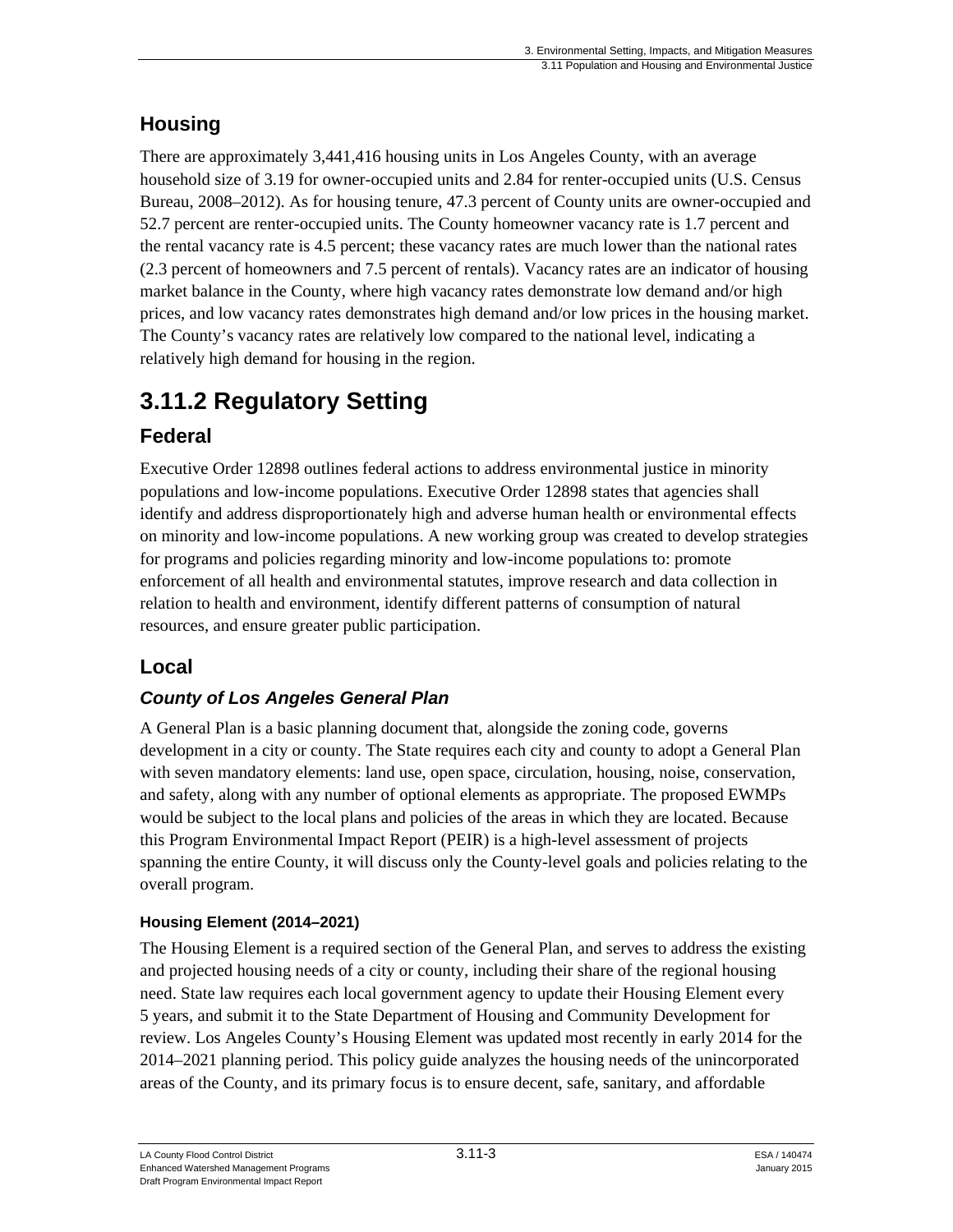housing for current and future residents in those areas. The following are the goals and policies from the Los Angeles County Housing Element that relate to the proposed program.

**Goal 5:** Neighborhoods that protect the health, safety, and welfare of the community, and enhance public and private efforts to maintain, reinvest in, and upgrade the existing housing supply.

**Policy 5.2:** Maintain adequate neighborhood infrastructure, community facilities, and services as a means of sustaining the overall livability of neighborhoods.

**Goal 6:** An adequate supply of housing preserved and maintained in sound condition, and located within safe and decent neighborhoods.

**Policy 6.4:** Maintain and improve community facilities, public housing services, and infrastructure, where necessary, to enhance the vitality of older, low income neighborhoods.

# *City General Plans*

The EWMP areas associated with the proposed program are located in multiple jurisdictions of Los Angeles County, which, aside from the County, also includes 46 cities. Each of these cities has their own independent General Plan and municipal code that regulates housing. Given that a project-level analysis for each structural Best Management Practice (BMP) proposed in the EWMPs is beyond the scope of this PEIR, an extensive listing of the housing policies and regulations of each of the participating Permittees is not provided in this PEIR.

# **3.11.3 Impacts Assessment**

# **Thresholds of Significance**

For the purposes of this PEIR and consistency with Appendix G of the CEQA Guidelines, the project would have a significant impact on population and housing if it would:

- Induce substantial population growth in an area, either directly (for example, by proposing new homes and businesses) or indirectly (for example, through extension of roads or other infrastructure).
- Displace substantial numbers of existing housing, necessitating the construction of replacement housing elsewhere.
- Displace substantial numbers of people, necessitating the construction of replacement housing elsewhere.

Implementation of the proposed project may result in a potentially significant impact to environmental justice if the projects would:

 Affect the health or environment of minority or low-income populations disproportionately.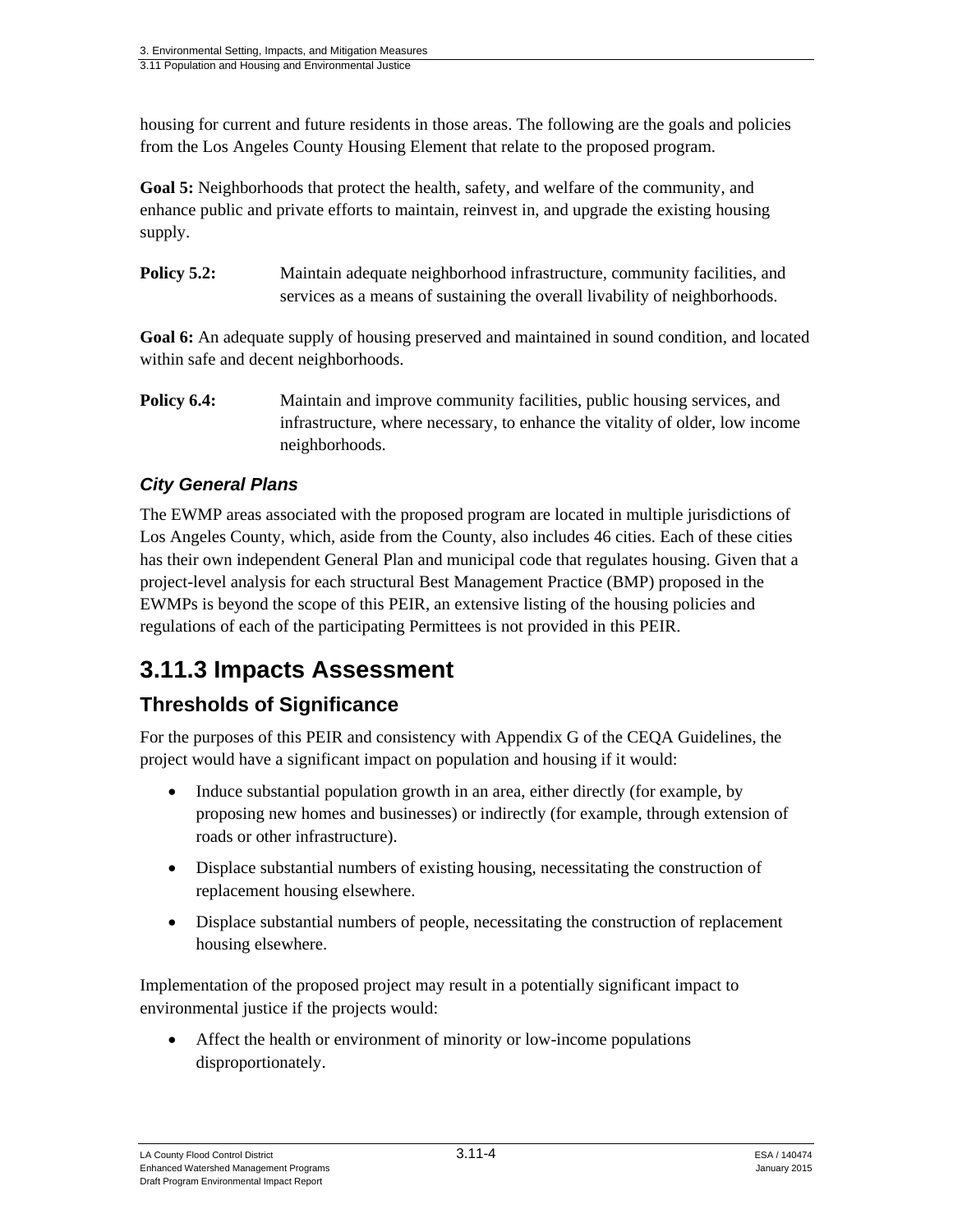# **Program Impact Discussion**

**Impact 3.11-1: Implementation of the proposed program could induce substantial population growth in an area, either directly (for example, by proposing new homes and businesses) or indirectly (for example, through extension of roads or other infrastructure).** 

## **Structural (Regional, Centralized, and Distributed) BMPs**

The structural BMPs associated with the proposed program would be installed to treat existing water quality impairments and would not induce population growth in the EWMP areas, either directly or indirectly. The structural BMPs are not habitable structures and would not provide new homes or businesses. In addition, the structural BMPs would generally be located within existing urbanized areas that do not have structural BMPs to treat existing runoff; the implementation of structural BMPs within existing stormwater infrastructure would not indirectly induce growth as the BMPs do not provide growth opportunities, as occurs with the extension of roads or other infrastructure. The construction work force anticipated to support implementation of the proposed projects would be drawn from the local Los Angeles region workforce and would not require housing. Because of the relatively short construction durations (typically less than one year) of the various types of structural BMPs and large available construction workforce in the Los Angeles Region, it is assumed that construction workers would not have to travel far or add traffic to roads outside of the vicinity of the project sites.

In addition, while one of the main goals of the EWMP is to increase infiltration and potentially increase recharge of stormwater into the groundwater basin, the amount of water potentially recharged would not be enough to indirectly support population growth. This potential additional recharge would contribute to local water supplies, but would not alter population demographics. Therefore, there would be no impact on population growth, either directly or indirectly.

**Mitigation Measures:** None required

## **Significance Determination:** No impact

## **Non-Structural (Institutional) BMPs**

Non-structural BMPs consist of policies, actions, and activities aimed at preventing pollutants from entering stormwater runoff; therefore, no physical impacts would occur in the EWMP areas. Non-structural BMPs would not include any direct or indirect population growth-inducing measures. There would be no impact.

**Mitigation Measures:** None required

**Significance Determination:** No impact

**Impact 3.11-2: Implementation of the proposed program could displace substantial numbers of existing housing, necessitating the construction of replacement housing elsewhere.**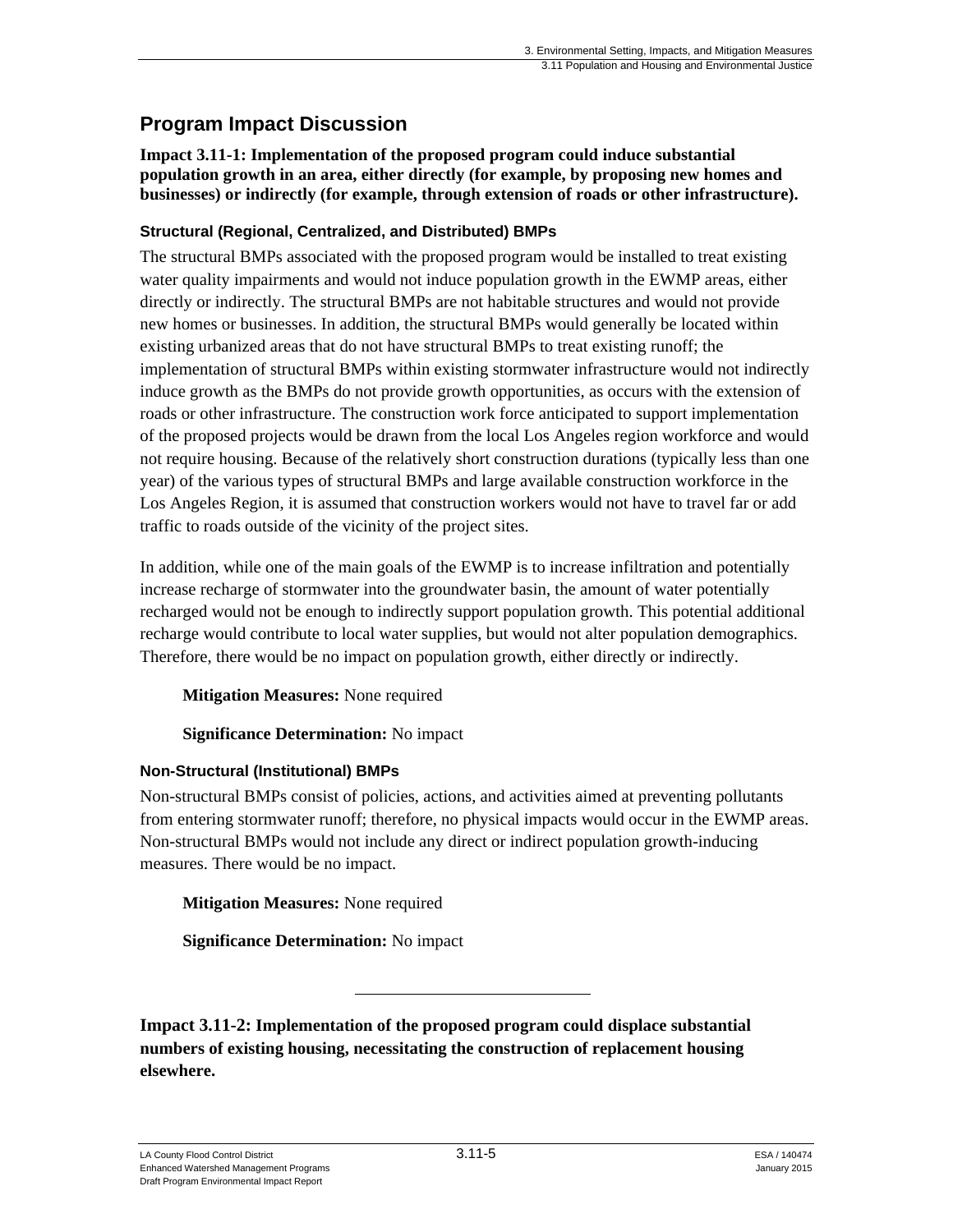3.11 Population and Housing and Environmental Justice

#### **Structural (Regional, Centralized, and Distributed) BMPs**

The proposed program and implementation of associated structural BMPs would not impact existing housing or necessitate construction of additional or replacement housing elsewhere. Structural BMPs may be constructed on private parcels, but would not displace existing housing or necessitate replacement housing elsewise. Although a property owner may decide to modify the structures on their property, that a structural BMP would not displace existing housing.

Distributed BMPs are most likely to be implemented in high-density urban, commercial, industrial, and transportation areas where they would either replace or improve upon existing stormwater infrastructure. These types of BMPs are generally "retrofit" type projects that replace existing impervious surfaces with pervious surfaces such as bioinfiltration cells, bioswales, porous pavement, and filter strips that tie into existing stormwater management systems. These projects may also augment the existing stormwater management systems with additional inlet screens, filter media systems, sediment removal systems, and diversions to sanitary sewer lines. Ground disturbance for distributed BMPs is typically less than 1 to 2 acres in extent, but may extend in some limited applications up to 5 acres where space is available. Any new construction would be implemented along sidewalks and streets, in parks, and on publicly owned lands and would have no direct impact on existing homes. If projects are implemented in residential areas or streets, the projects would likely provide an improvement to the community in terms of aesthetic appearance.

#### **Mitigation Measures:** None required

**Significance Determination:** No impact

#### **Non-Structural (Institutional) BMPs**

The implementation of non-structural BMPs would not displace housing, as they do not involve structural elements and would not have a direct physical impact on the environment, as no construction or maintenance activities would be required. There would be no impact.

**Mitigation Measures:** None required

**Significance Determination:** No impact

**Impact 3.11-3: Implementation of the proposed program could displace substantial numbers of people, necessitating the construction of replacement housing elsewhere.** 

#### **Structural (Regional, Centralized, and Distributed) BMPs**

The currently planned program and implementation of associated structural BMPs would not displace any housing or people. Structural BMPs would generally be implemented along sidewalks and streets, in parks, and on publicly owned lands and would have no direct impact on existing homes or residents. Future regional and centralized structural BMPs under the EWMP may include private property, schools, and universities. These potential future structural BMPs are not anticipated to result in displacement of existing housing.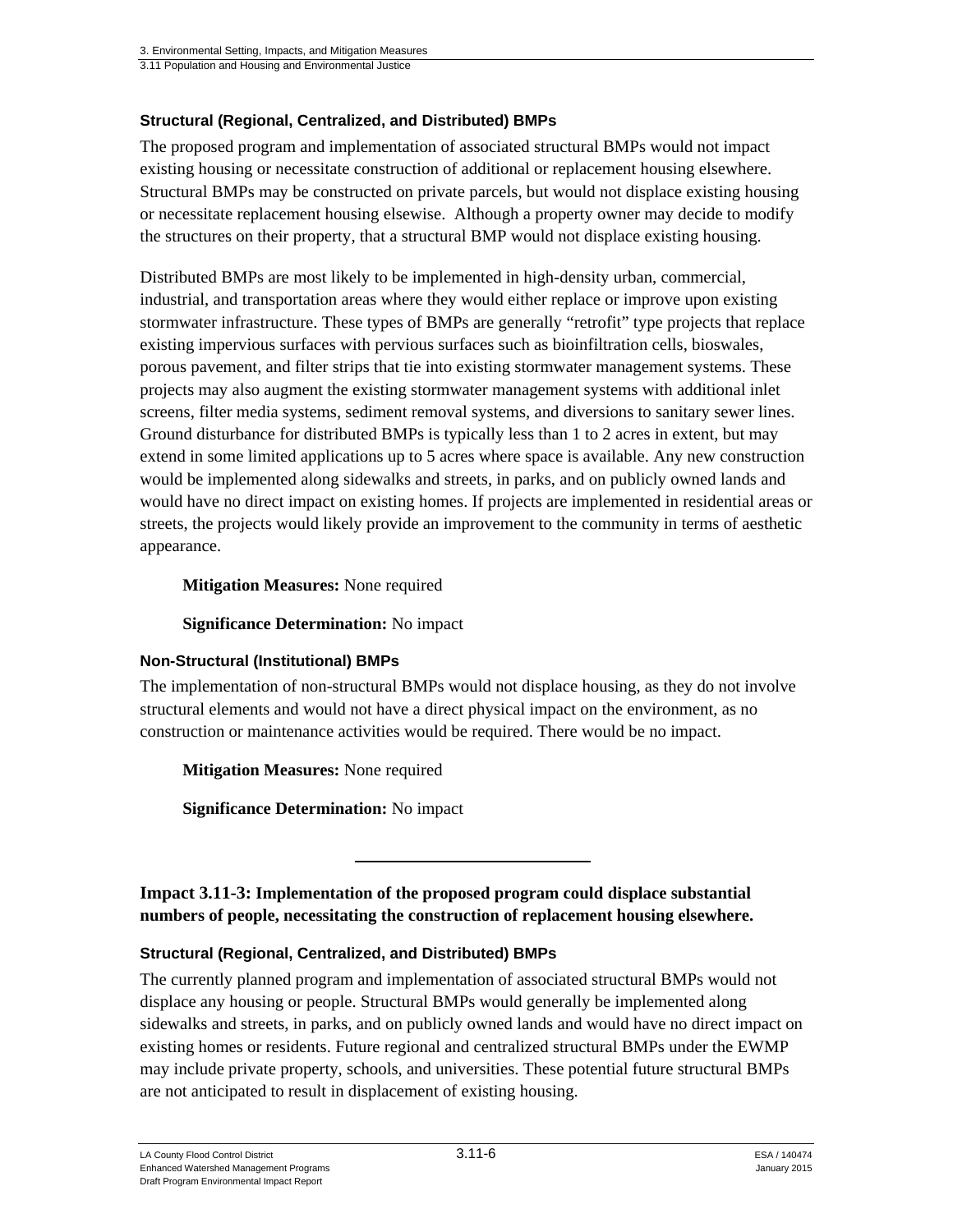**Mitigation Measures:** None required

**Significance Determination:** No impact

### **Non-Structural (Institutional) BMPs**

The implementation of non-structural BMPs would not displace any people, as they do not consist of structural improvements that would have a physical impact on the environment. No construction or maintenance activities would be required. There would be no impact.

**Mitigation Measures:** None required

**Significance Determination:** No impact

### **Impact 3.11-4: Implementation of the proposed program could affect the health or environment of minority or low-income populations disproportionately.**

### **Structural (Regional, Centralized, and Distributed) BMPs**

Structural BMPs would be located throughout the County and cities based on water quality priorities and site suitability, factors of which include space, soil type, proximity/connectivity to other BMPs, etc. Structural BMPs are not expected to be concentrated in any one area or city in particular within the EWMP areas. The structural BMPs are expected to be located on public lands (e.g., schools, parks, sidewalks, and road rights-of-way) throughout the EWMP areas and would be designed to capture, convey, and/or filter stormwater and surface runoff. The structural BMPs would treat surface water runoff in a manner that would not result in human contact with surface flows that are potentially harmful to health. Structural BMPs would not disproportionately affect the health or environment of minority or low-income populations. Impacts would be less than significant.

**Mitigation Measures:** None required

**Significance Determination:** Less than significant impact

#### **Non-Structural (Institutional) BMPs**

Similar to structural BMPs, non-structural BMPs are expected to be implemented throughout the County area, with no concentration in any area in particular. Non-structural BMPs would consist of policies and measures taken to prevent surface water pollution, and by their non-structural and preventative nature are not expected to introduce a threat to the environmental or public health, much less a disproportionate threat to minority or low-income populations. Street sweeping is a non-structural BMP that requires temporary parking restrictions to allow for effective collection and removal of debris and sediment from the streets. Curb parking spaces tend to be used more in higher-density, predominantly rental communities. Prior to implementation of increased street sweeping activities to improve effectiveness of these measures, the impact on street parking would be assessed and frequency of restriction on street parking assessed to avoid impacts to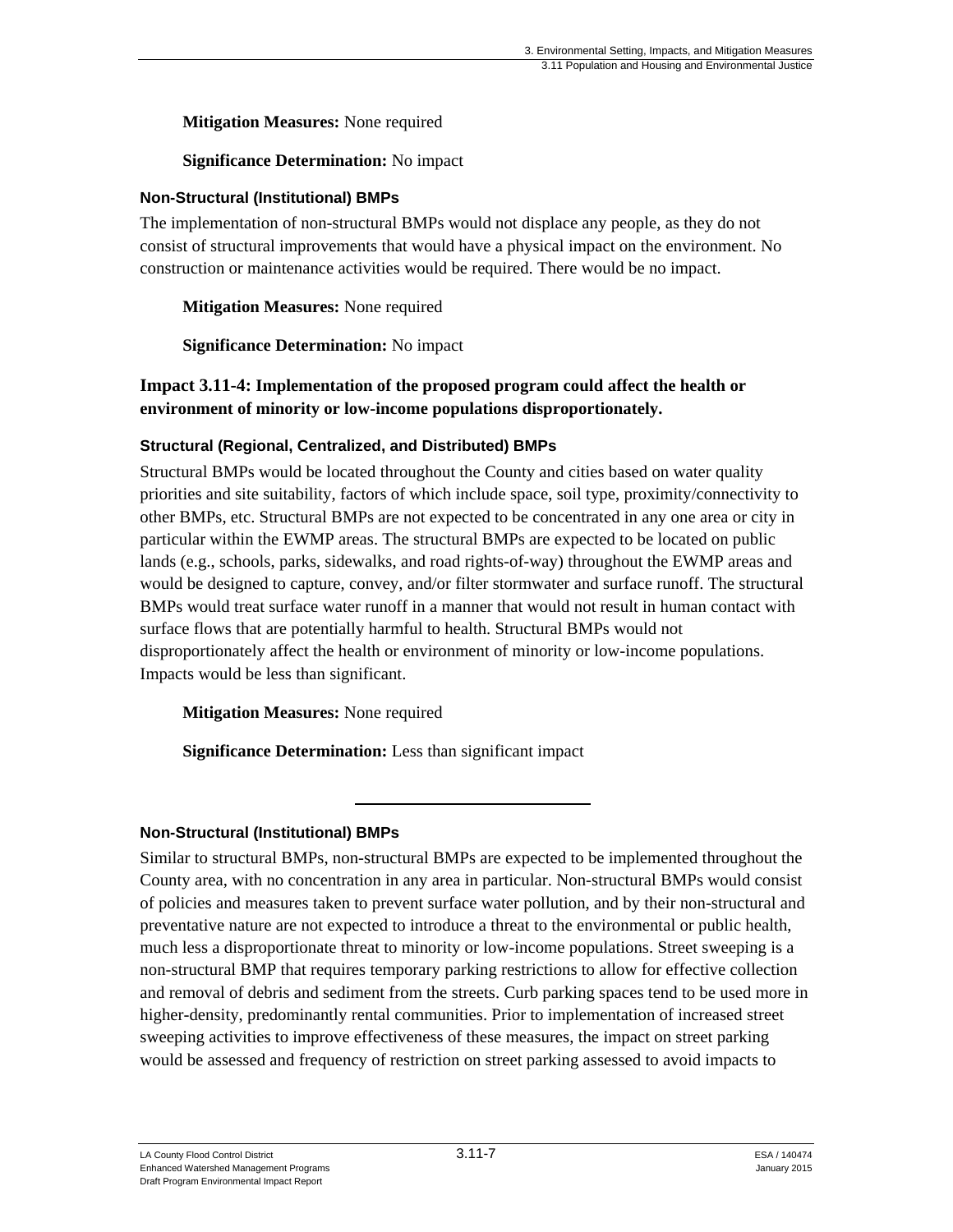these communities that rely more heavily on street parking for residences and small businesses. Impacts would be less than significant.

**Mitigation Measures:** None required

**Significance Determination:** Less than significant impact

# **Cumulative Impact Discussion**

## **Structural (Regional, Centralized, and Distributed) BMPs**

The proposed program would involve implementation of structural BMPs that would capture and/or infiltrate, filter, divert, or treat stormwater runoff. Structural BMPs would result in the improvement of existing stormwater infrastructure and stormwater quality, and would therefore not result in a direct or indirect increase in population or housing. Structural BMPs would be installed along sidewalks and streets and in other public areas, and would not displace existing people or housing. There would be no impacts to population and housing; therefore, there would be no cumulative impacts to population and housing.

**Mitigation Measures:** None required

**Significance Determination:** No impact

### **Non-Structural (Institutional) BMPs**

Non-structural BMPs consist of policies, actions, and activities aimed at preventing pollutants from entering stormwater runoff; there would not be physical impact to the environment. Nonstructural BMPs would not include any direct or indirect population growth-inducing measures, and would not displace existing people or housing. There would be no impacts to population and housing; therefore, there would be no cumulative impacts to population and housing.

**Mitigation Measures:** None required

**Significance Determination:** No impact